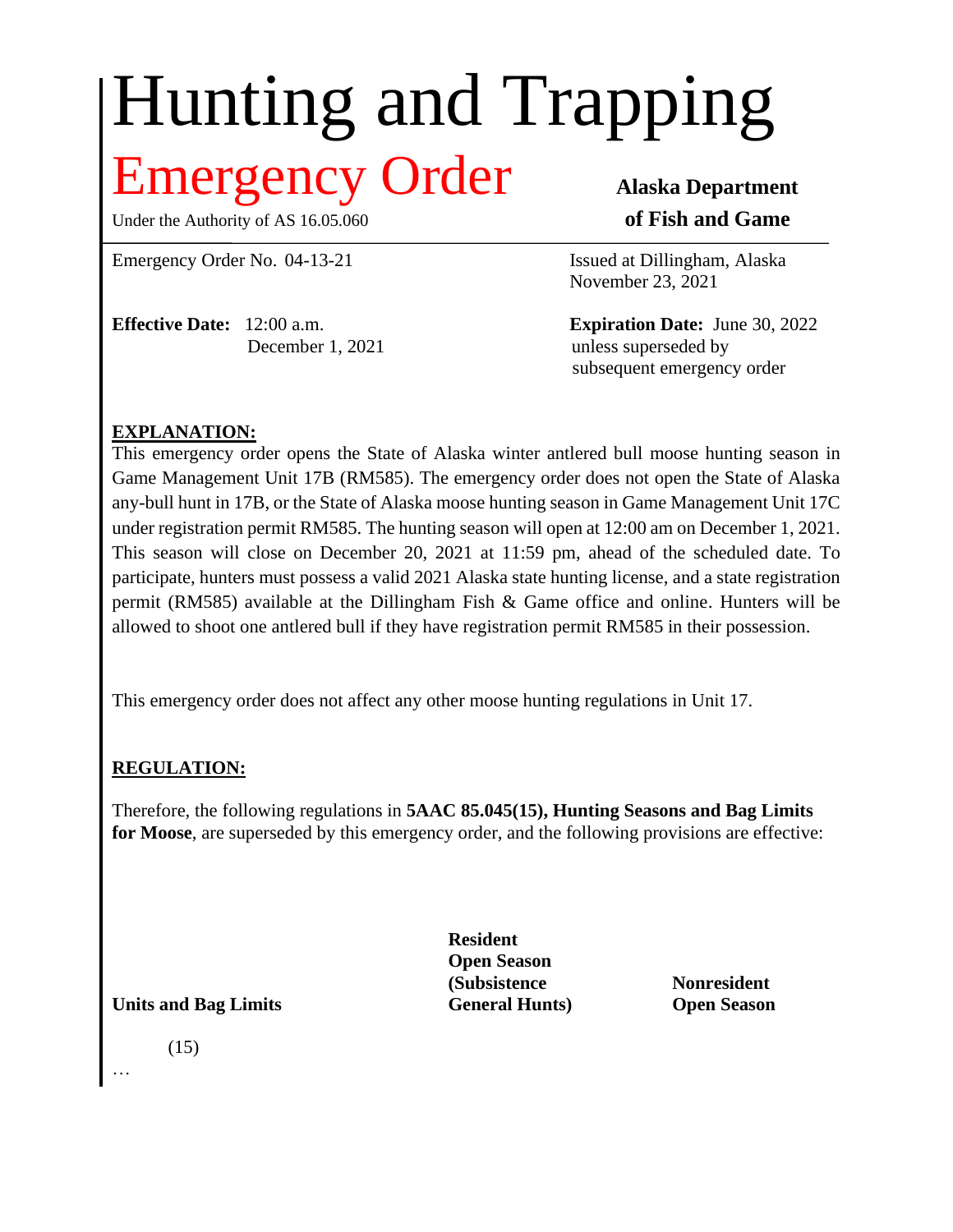Unit 17(B), that portion in the Unit 17(B) nonresident closed area

#### RESIDENT HUNTERS:

| 1 bull by registration permit<br>only; however, during the period<br>Sept. $1 -$ Sept. 15, spike-fork<br>bulls and bulls with 50-inch<br>antlers or antlers with 3 or more<br>brow tines on one side may be<br>taken with a harvest ticket; or                            | Aug. 20 - Sept. 15<br>[DEC. $1 - DEC. 31$ ]    |
|---------------------------------------------------------------------------------------------------------------------------------------------------------------------------------------------------------------------------------------------------------------------------|------------------------------------------------|
| 1 antlered bull by registration<br>permit only                                                                                                                                                                                                                            | <u>Dec. 1 – Dec. 20</u>                        |
| $\ddots$                                                                                                                                                                                                                                                                  |                                                |
| Remainder of Unit 17(B)<br>1 bull by registration permit<br>only; however, during the period<br>Sept. $1 -$ Sept. 15, spike-fork<br>bulls and bulls with 50-inch<br>antlers or antlers with 3 or more<br>brow tines on one side may be<br>taken with a harvest ticket; or | Aug. $20 - Sept. 15$<br>[DEC. $1 - DEC. 31$ ]  |
| 1 antlered bull moose by<br>registration permit only;                                                                                                                                                                                                                     | <u>Dec. 1 – Dec. 20</u>                        |
|                                                                                                                                                                                                                                                                           |                                                |
| Unit $17(C)$                                                                                                                                                                                                                                                              |                                                |
| <b>RESIDENT HUNTERS:</b>                                                                                                                                                                                                                                                  |                                                |
|                                                                                                                                                                                                                                                                           |                                                |
| 1 antlered bull moose by<br>registration permit only                                                                                                                                                                                                                      | <u>No open season.</u><br>[DEC. $1 - DEC.$ 31] |

…

All other moose regulations remain unchanged and are not affected by this emergency order.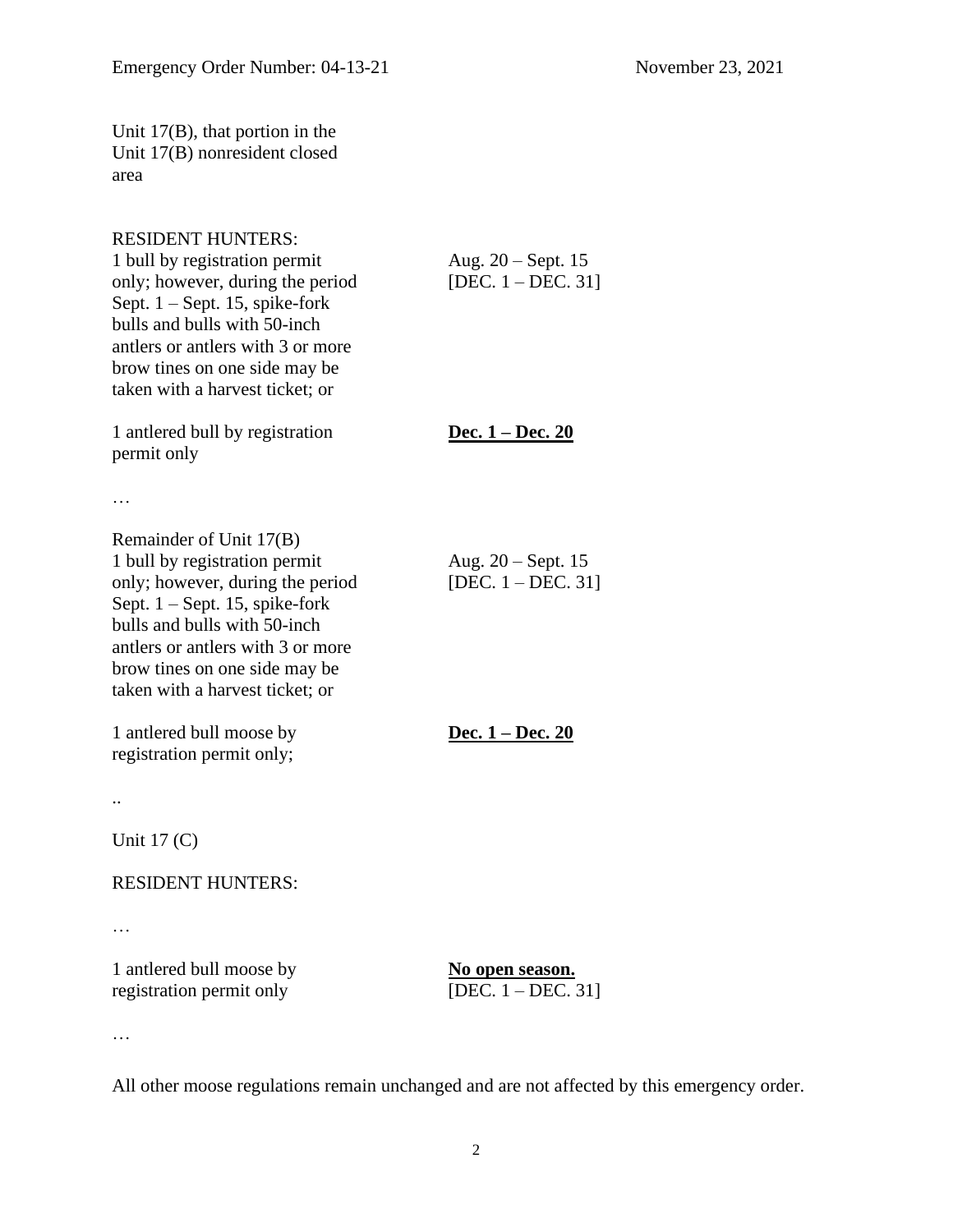Doug Vincent-Lang Commissioner

By delegation to:

**DocuSianed by:** 

Chris J. Brockman Dillingham Area Wildlife Biologist

#### **JUSTIFICATION:**

The winter antlered bull registration moose hunt RM585 in Game Management Unit 17B will open on December 1, 2021. The any bull hunt in 17B will not open. The 17C portion of RM585 will not open this December due to conservation concerns. Moose populations in Units 17C are currently under population objectives with low bull-to-cow and calf-to-cow ratios. Information on moose calf survival obtained through on-going department research in Unit 17C continues to document good calf productivity but low calf survival through the first year of life.

Registration moose hunt RM585 was designed to supplement fall moose hunting opportunity by providing a very limited number of bull moose in years when the population allows. Resident fall moose hunters in Units 17B were successful during the fall under the general season and RM583. The additional opportunity of a 20-day winter season in 17B is warranted given the limited number of available bull moose to remain within harvest limits.

To keep the harvest within sustainable limits the moose hunting season will be closed by this emergency order after 20 days. The season will be closed early by emergency order if the quota is reached earlier than the scheduled closing date of December 20. Hunters who have already harvested a moose during the current regulatory year are not eligible to participate in this hunt. Successful hunters must call the Dillingham office within 24 hours – all permitees must return their completed hunt report, regardless of success, within 15 days of the close of season.

The department anticipates opening RM575 (one antlered bull) and RM576 (one antlerless moose) in Unit 17A for a 31-day period between January 1 and February 28. The bag limit is two moose – one may be antlered, and one be may antlerless.

It is important that any hunt permittees return their fall hunt reports to provide wildlife managers the information they need to understand harvest by mailing in their paper reports, completing them at https://secure.wildlife.alaska.gov/index.cfm?fuseaction=interperm.enter\_report\_hunterid, or in person at any Alaska Department of Fish and Game office.